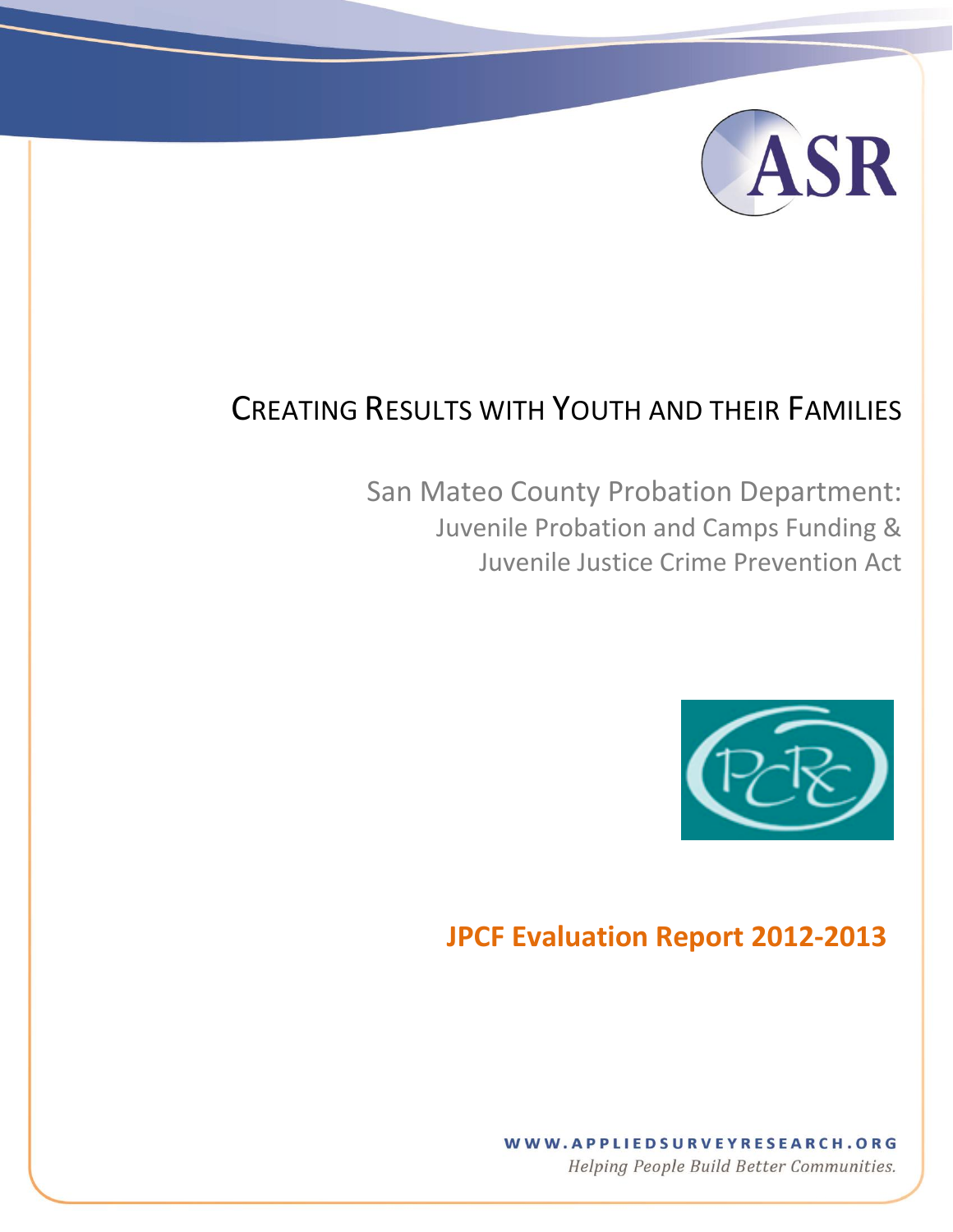# **TABLE OF CONTENTS**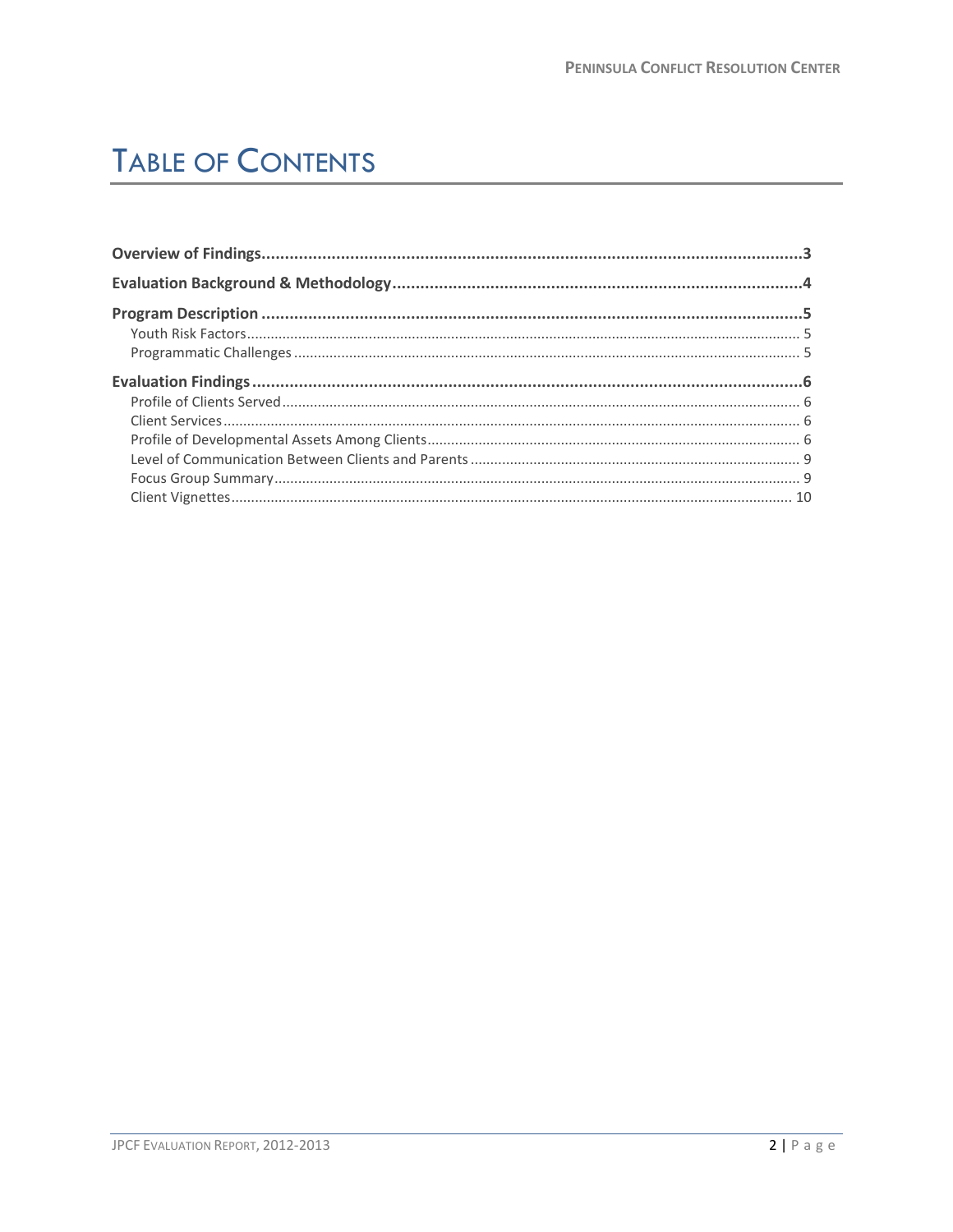# <span id="page-2-0"></span>OVERVIEW OF FINDINGS

Presented here is an overview of key data findings covering two evaluation years: 2011-2012 and 2012-2013. The following sections of the report will discuss these findings in detail.

| <b>Data Highlights</b>                                                                                      | <b>Evaluation Years</b> |           |
|-------------------------------------------------------------------------------------------------------------|-------------------------|-----------|
|                                                                                                             | 2011-2012               | 2012-2013 |
| Number of clients served                                                                                    | 75                      | 117       |
| Average number of hours of service                                                                          | $8.8*$                  | 36.4      |
| Average length of time in the program (months)                                                              | $\overline{4}$          | 6         |
| Percentage of participants who:                                                                             |                         |           |
| Improved their Total Asset Score                                                                            | <b>NA</b>               | $NA**$    |
| Continued to abstain from AOD<br>(only includes those who reported no drug/alcohol use at<br>program entry) | <b>NA</b>               | <b>NA</b> |
| Reduced their use of AOD<br>(only includes those who were at or above the clinical cutoff<br>score)         | <b>NA</b>               | <b>NA</b> |

Figure 1. **Data Highlights from 2011-2012 and 2012-2013**

Note: (\*) 11-12 was PCRC's first year delivering services at 2 high schools, hence the substantially lower UOS. (\*\*) a pre/post analysis of this program's DAP surveys was not completed in 2011-2012 as this program's FedEx package was lost while in transit and could not be found.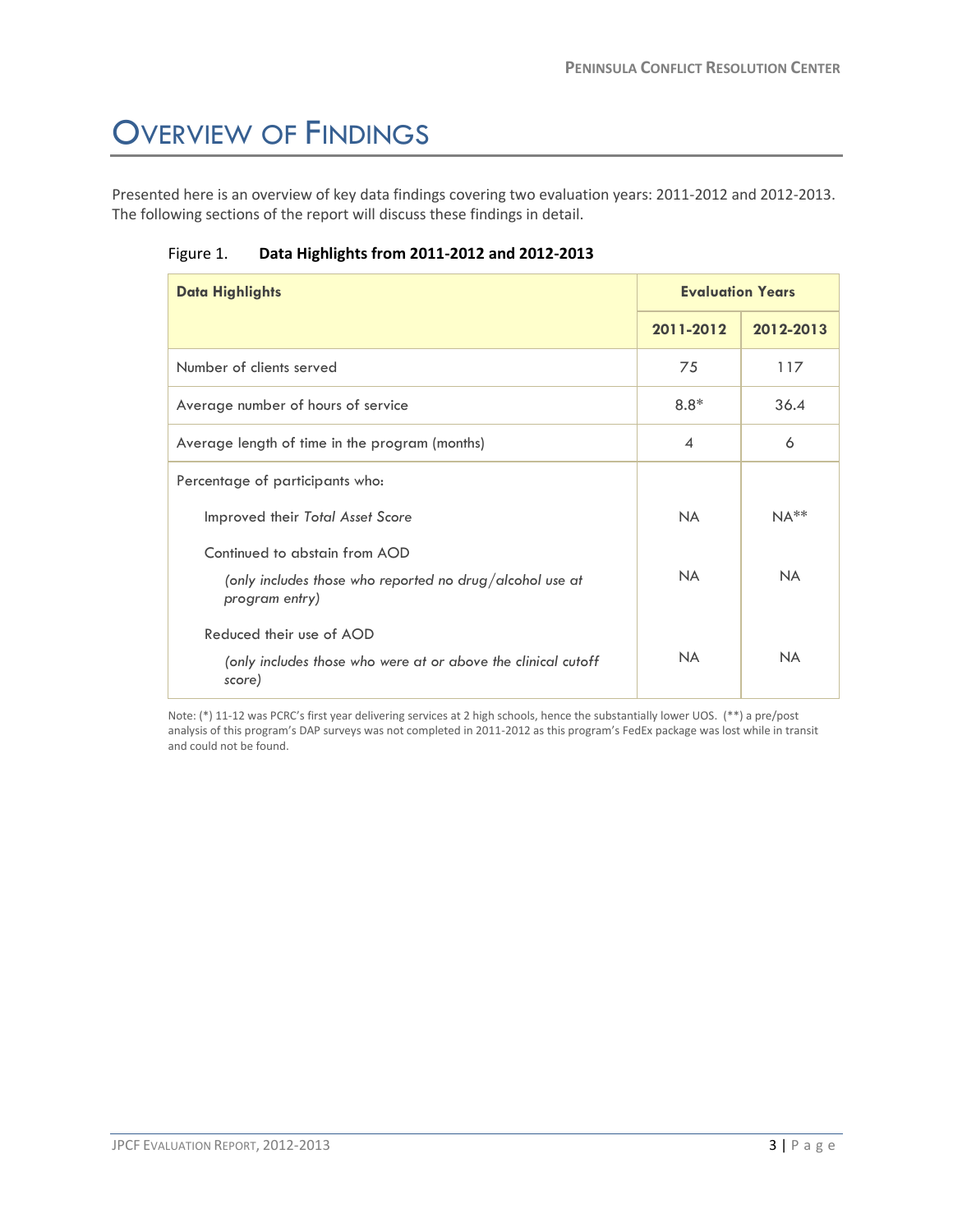## <span id="page-3-0"></span>EVALUATION BACKGROUND & METHODOLOGY

In 2011, six programs serving San Mateo County youth and their families were awarded three-year grants from the San Mateo County Probation Department's allocation of Juvenile Probation and Camps Funding. The Juvenile Probation and Camps Funding Program (JPCF) was developed in response to legislation signed by Governor Schwarzenegger in July 2005 (AB 139, Chapter 74) which appropriated state funds to support a broad spectrum of county Probation services targeting at-risk youth, juvenile offenders and their families. JPCF is administered by the State Controller's Office with the funding amount being dependent upon actual receipts from California Vehicle License fees. After having awarded programs their contracts for the 2011-12 fiscal year, San Mateo learned that they were receiving less JPCF funding than anticipated and was required to reduce contract amounts by one-third. All programs were therefore required to adjust their scope of services for that year. During fiscal year 2012-13, however, 100% of the funds were reinstated, allowing programs to return to their original scope of services.

Applied Survey Research (ASR) was awarded the contract as the evaluator of San Mateo's JPCF programs and also experienced reduced funding from the original proposal. The first year of evaluation was very formative in nature, consisting of an evaluation kick-off meeting to discuss the overall goals and driving evaluation questions, and meetings with each grantee to review program-specific outcomes and finalize the evaluation plan. ASR identified and piloted assessment tools to capture youth development changes (i.e., the Search Institute's Developmental Asset Profile) as well as changes in perception and usage of alcohol and other drugs (i.e., Adolescent Alcohol and Drug Inventory Scale). These assessments were formally launched during fiscal year 2012-2013.

This year's JPCF evaluation report documents:

- Service- and client-level data: number of clients served, the number of units of service and basic client demographics
- Client survey data: pre-survey data captured on the Developmental Assets Profile
- Qualitative data gathered during a focus group discussion with program participants
- Client success stories illustrating the extent to which services impacted youth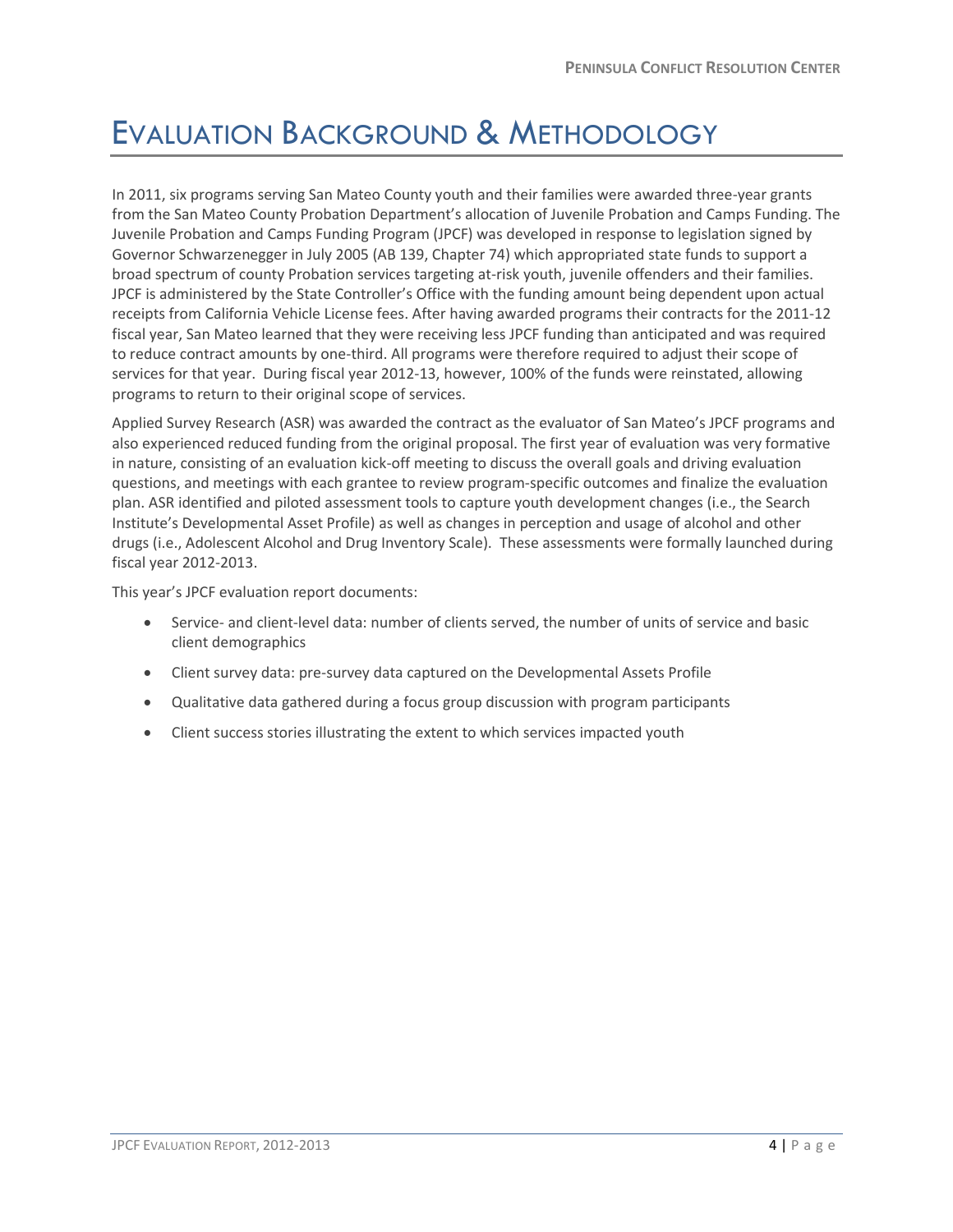# <span id="page-4-0"></span>PROGRAM DESCRIPTION

The Peninsula Conflict Resolution Center (PCRC) is a school-based violence prevention program operating in four Bay Area high schools: Jefferson, Capuchino, San Mateo and South San Francisco. The programs provided include *Student Leadership Group*, *Alternative to Suspension Program*, *Peer Mediation Program* and *Parent Training*. Provided below are descriptions of each of the three unique PCRC programs that are partly funded through JPCF funds.

#### Student Leadership Group

This program consists of **weekly sessions** throughout the academic year, focusing on communication skills, conflict resolution skills, positive decision-making, impacts of gang involvement, cultural knowledge and connection, assets, and building connections with other peers and adults.

#### Alternative to Suspension

This program consists of a **six-hour training session** over the course of three evenings for students referred for fighting or using hate speech. Students' parents/guardians are also required to participate. The group learns experientially about the harmful impact of disrespectful language and behavior as well as how to develop empathy and respect for others.

#### Peer Mediation

This program consists of one **12-hour training** offered in each of the four aforementioned high schools. PCRC works with a selected group of students (a combination of at-risk youth and more traditional student leaders) to become peer mediators in their schools.

#### Parent Training

This parent-centered program consists of **12 workshops** in each of the four high schools served by PCRC. Some of the topics covered during the workshops include conflict resolution, effective communication, violence prevention, positive discipline, and gang awareness.

### <span id="page-4-1"></span>Youth Risk Factors

Youth referred to the above-listed PCRC programs exhibit risk factors known to significantly influence youth development and delinquency.<sup>1</sup> As indicated during ASR's interview with program staff, PCRC youth typically lack parental involvement (in some cases due to incarceration), witness gang-related violence in their communities, are not engaged in their schools (some are truant, while others have dropped out altogether), and use illicit drugs.

### <span id="page-4-2"></span>Programmatic Challenges

During ASR's site visit and interview with PCRC staff in fiscal year 11-12, the following challenges were pointed out (all of which are still relevant to fiscal year 12-13). Some of the schools served by PCRC lack the resources and capacity to 1) engage parents in school activities; 2) connect high needs parents to services; and 3) assist PCRC in its recruitment efforts. In addition, the Alternative to Suspension program did not happen as planned in FY 12-13, resulting in these youth being diverted to the Student Leadership Group instead.

 $\overline{a}$ 

 $^1$  Please refer to the Local Action Plan 2011-2015 for a list of risk factors identified in the literature, and for a list of needs to be addressed by Local Action Plan strategies.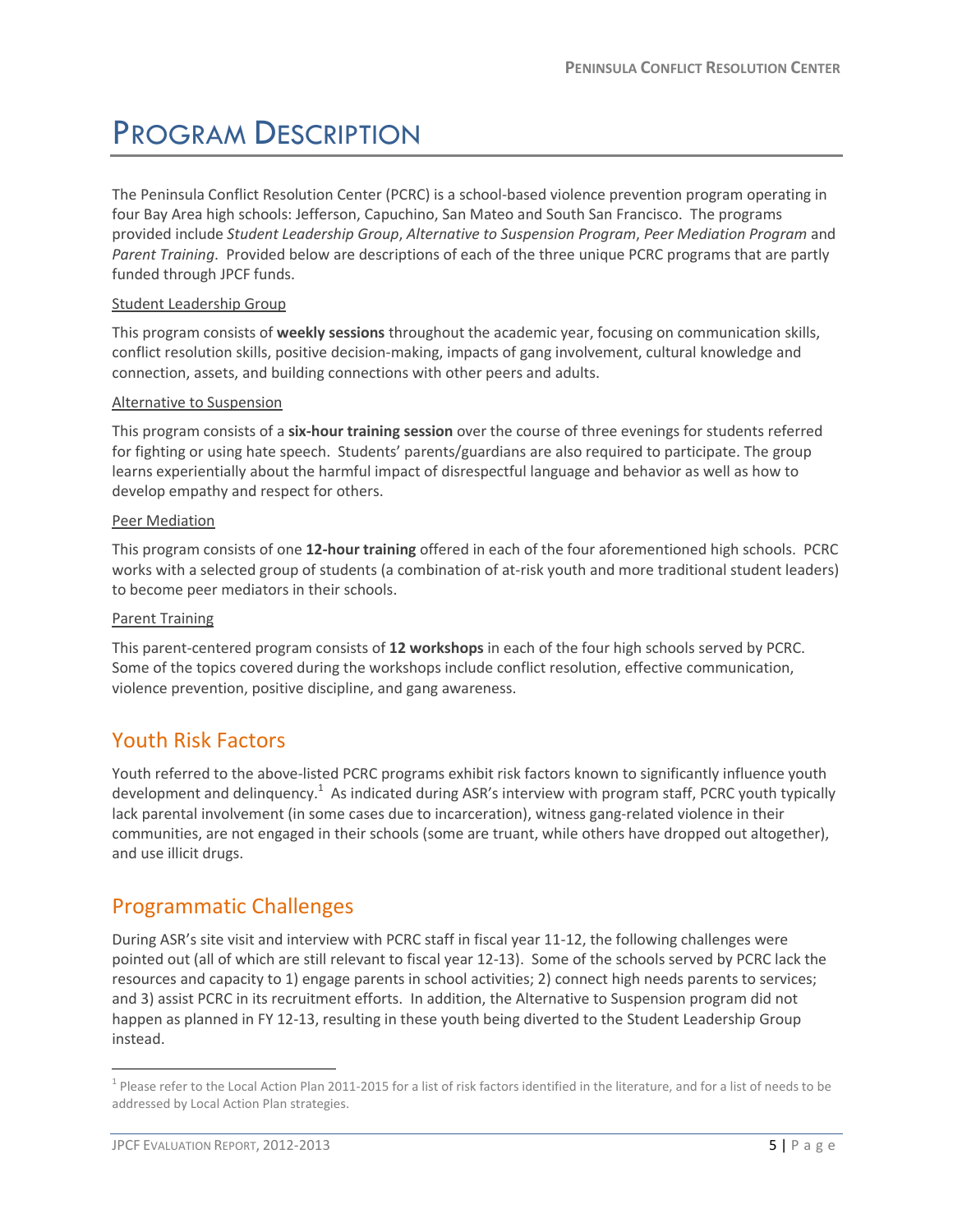# <span id="page-5-0"></span>EVALUATION FINDINGS

## <span id="page-5-1"></span>Profile of Clients Served

PCRC served 117 unduplicated youth during fiscal year 2012-2013. Due to recruitment challenges and issues coordinating with schools all youth were served through the Leadership Group this year. The majority of the youth served were males (52%), Latinos (55%), and were on average close to 16 years old.

|                        |                           | <b>Student</b><br>Leadership<br>Group |
|------------------------|---------------------------|---------------------------------------|
| Number served          |                           | 117                                   |
| Gender                 | Male                      | 52%                                   |
|                        | Female                    | 48%                                   |
| Ethnicity              | Latino                    | 55%                                   |
|                        | Filipino/Pacific Islander | 34%                                   |
|                        | African American          | 5%                                    |
|                        | Multi-racial              | 4%                                    |
|                        | Caucasian                 | <1%                                   |
|                        | <b>Native American</b>    | <1%                                   |
| Average age of clients |                           | 15.9                                  |

Figure 2. **Client Demographics, FY 2012-2013**

Note: The percentages listed for gender are based on 103 participants; ethnicity is based on 105 participants; and age is based on 102 participants.

## <span id="page-5-2"></span>Client Services

Youth who entered and exited the Student Leadership Group during FY 2012-2013 received services for an average of six months. The overall number of units of service for the year totaled 3,824 hours.

#### Figure 3. **Units of Service, FY 2012-2013**

|                               | Units of<br>service |
|-------------------------------|---------------------|
| <b>Mean Units of Service</b>  | 36.4                |
| <b>Total Units of Service</b> | 3.824               |

## <span id="page-5-3"></span>Profile of Developmental Assets Among Clients

In 2011, the Juvenile Justice Coordinating Council (JJCC) updated its 2011-2015 Local Action Plan to include seven specific outcomes that they would like to see achieved through the investment of JPCF and JJCPA funds. One of the outcomes selected was **increased developmental assets,** which the research shows as providing the resiliency and resources necessary for youth to deal with difficult circumstances in a healthy manner and avoid anti-social peers, violence, conflict and unhealthy risk-taking behaviors. To that end, ASR selected the DAP as a pre/post measure of youth development.

The Search Institute created the Developmental Asset Profile tool to capture specific youth experiences and qualities that have been identified as being essential to healthy psychological and social development in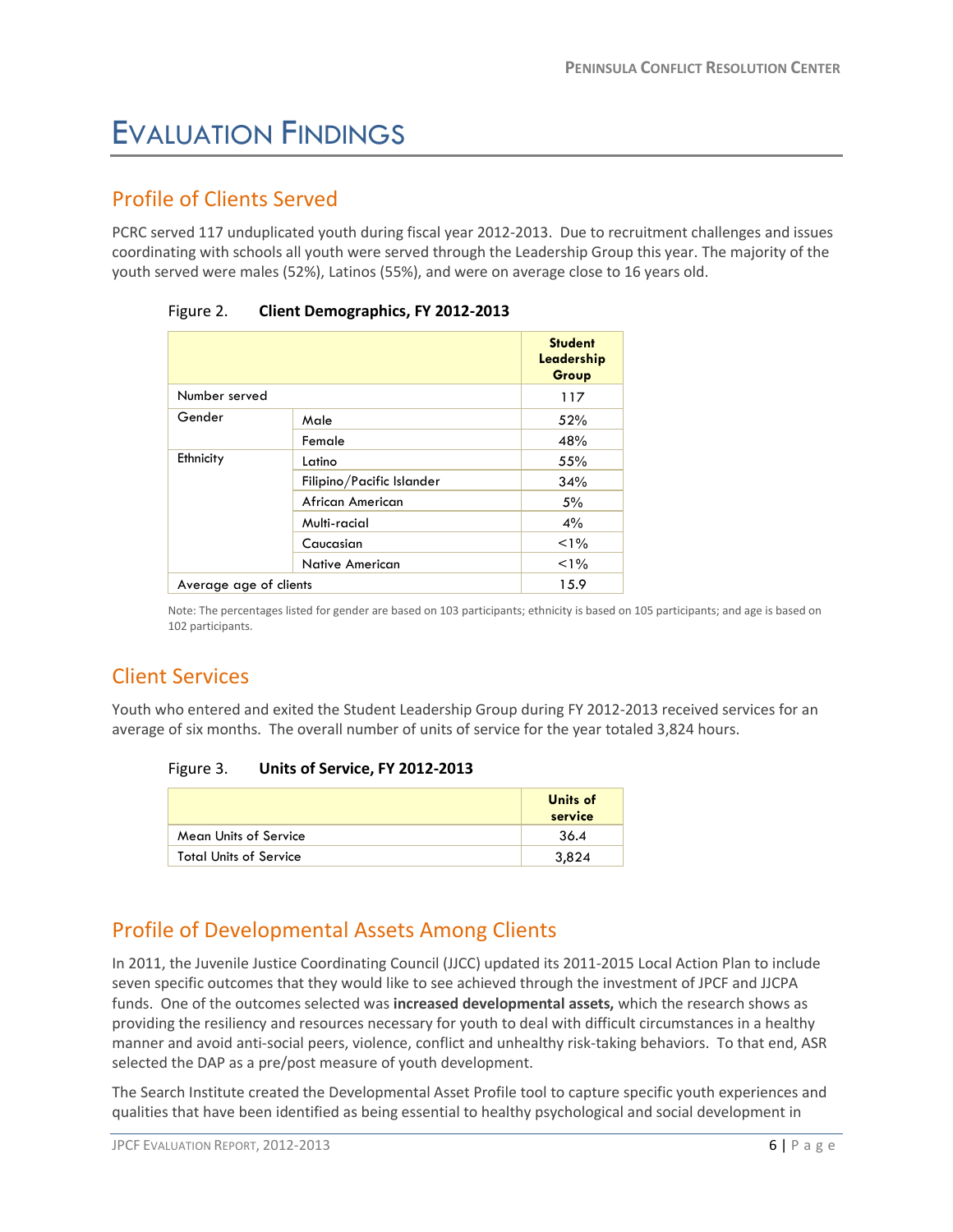childhood and adolescence. These assets have the power to influence youth's developmental trajectories, protect them from a range of negative outcomes, and help them become more productive, caring and responsible adults.

The DAP survey includes 58 statements that are rated on a 0 to 3 scale, with 0 being "not at all/rarely," 1 being "somewhat/sometimes," 2 being "very/often," and 3 being "extremely/almost always." All 58 DAP items are further categorized into the following eight asset categories.

#### External Assets

- 1. **Support**—support from parents, family and other adults; parent-adolescent communication; advice and help from parents; helpful neighbors; and caring school environment
- 2. **Empowerment**—feeling safe at home, at school and in the neighborhood; feeling valued; and having useful jobs and roles
- 3. **Boundaries and Expectations**—having good role models; clear rules at home and school; encouragement from parents and teachers; and monitoring by family and neighbors
- 4. **Constructive Use of Time**—participation in religious or spiritual activity; involvement in a sport, club, or group; creative activities; and quality time at home

#### Internal Assets

- 5. **Commitment to Learning**—enjoys reading and learning; caring about school; doing homework; and being encouraged to try new things
- 6. **Positive Values**—standing up for one's beliefs; taking responsibility; avoiding alcohol, tobacco and drugs; valuing honesty; healthy behaviors; being encouraged to help others; and helping, respecting, and serving others
- 7. **Social Competencies**—building friendships; properly expressing feelings; planning ahead; resisting negative peer pressure; being sensitive to and accepting others; and resolving conflicts peacefully
- 8. **Positive Identity**—optimism; locus of control; and self-esteem

The scales used for the eight asset categories range from 0 to 30, and can be interpreted using the following guidelines.

Figure 4. **Interpretive Guidelines for DAP's Internal and External Asset Categories**

| Label      | <b>Range of</b><br><b>Scores</b> | <b>Interpretive Guidelines</b>                                                                                                                                                                 |
|------------|----------------------------------|------------------------------------------------------------------------------------------------------------------------------------------------------------------------------------------------|
| Thriving   | 26-30                            | Abundant assets: most assets are experienced strongly and/or frequently                                                                                                                        |
| Adequate   | $21 - 25$                        | Moderate assets: most assets are experienced often, but there is room for<br>improvement                                                                                                       |
| Vulnerable | $15-20$                          | Borderline assets: some assets are experienced, but many are weak and/or<br>infrequent. There is considerable room for strengthening assets in many areas                                      |
| Challenged | $0 - 14$                         | Depleted levels of assets: few if any assets are strong or frequent. Most assets<br>are experienced infrequently. There are tremendous opportunities for<br>strengthening assets in most areas |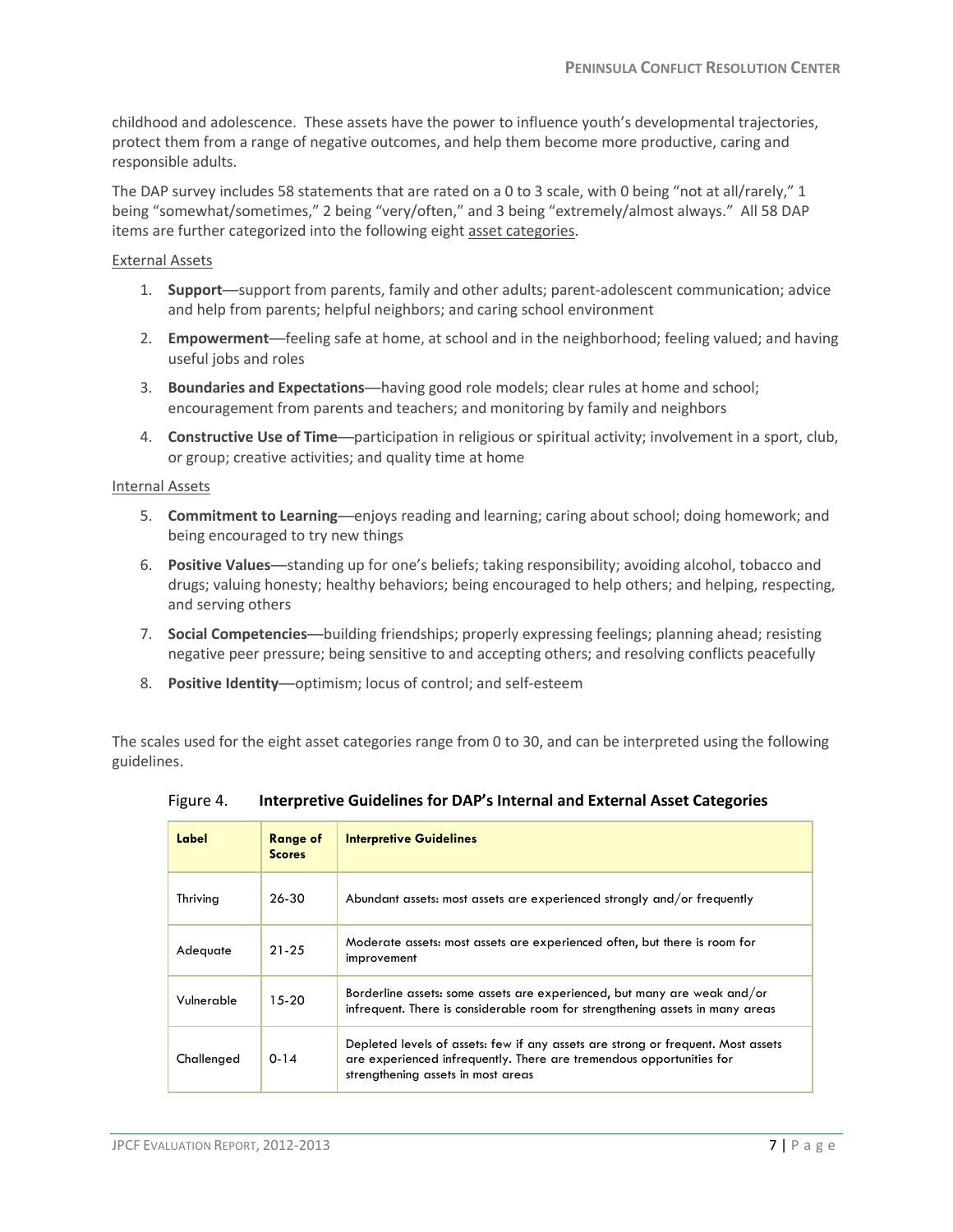**Please note that there are no post DAP data for fiscal year 12-13 as this program's FedEx package was lost while in transit and could not be found. As a result, ASR is only providing a profile of program participants upon entry in the program.** 

### *What is the asset profile of program participants?*

In general program participants had relatively low levels of reported assets. The average internal and external asset scores were configured into four distinct ranges, from "thriving" to "challenged." As seen in the figure below, slightly more youth had "challenged" levels of Internal Assets (i.e., Commitment to Learning, Positive Values, Social Competencies and Positive Identify) as compared to External Assets (i.e., Support, Empowerment, Boundaries & Expectations, Constructive Use of Time).



### Figure 5. **Percentage of Participants Who are "Thriving" to "Challenged" in Internal and External Assets**

Note: Based on 51 participants.

Provided next, are the pre-mean scores on each of the eight asset categories that together form the global categories of Internal and External Assets. As seen in the figure below, participants reported levels of Internal and External Assets that fell in the "vulnerable" range upon entry in the program (see page 6 for Interpretive Guidelines). Of the eight categories, *Empowerment* was rated the highest (20.55 out of 30).

Figure 6. **Asset Category Mean Scores Upon Entry**

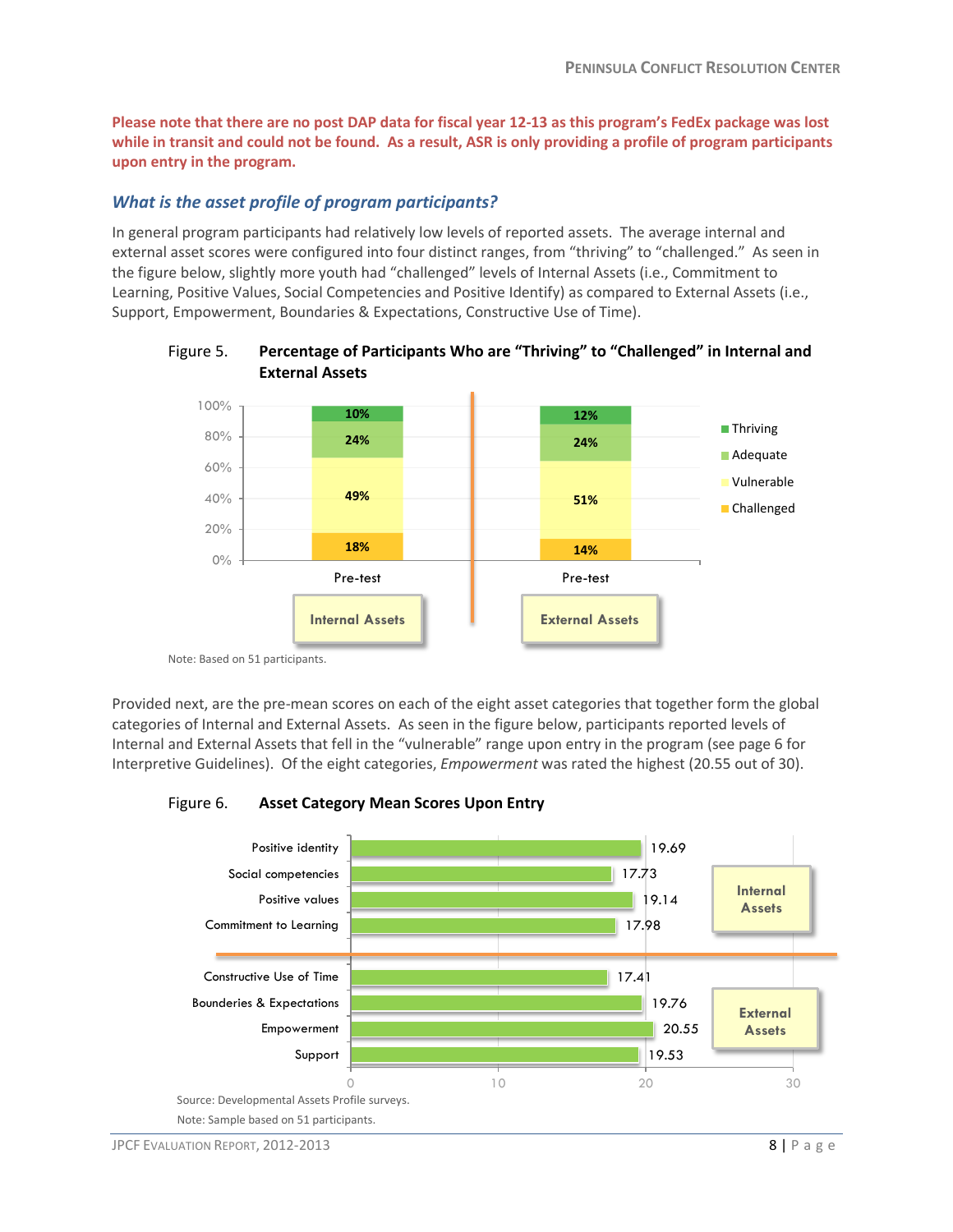## <span id="page-8-0"></span>Level of Communication Between Clients and Parents

A third priority outcome selected by the Juvenile Justice Coordinating Council's (JJCC) is **improved family functioning.** This outcome - along with decreased substance use and increased developmental assets - is documented in the literature as having the potential to put a youth on the path to better success in adulthood.<sup>2</sup> To that end, ASR selected the Family Communication Scale to gauge changes in families' communication over time. The survey is composed of 10 items measured on a 5-point scale, from "strongly disagree" to "strongly agree." The sum of the 10 items is the total score, and can range from 10 points ("very low") to 50 points ("very high").

As indicated earlier, this program's FedEx package containing completed surveys was lost while in transit. Consequently, ASR could not analyze data pertaining to families' communication.

### <span id="page-8-1"></span>Focus Group Summary

To complement the data obtained through the DAP survey, ASR conducted a focus group with 8 program participants.

### *Why did participants join PCRC?*

Provided below are some of the reasons program participants joined the program.

- I wanted to **make a change in my community** because I was tired of seeing youth on the streets drinking and smoking.
- I joined because I want to **be a better person**, to learn social skills, and to learn how to communicate without the use of violence. There is a lot of drama [in my life] and people like to handle [their frustrations] by fighting and picking sides.
- I joined because **it is a safe and positive environment**, and also because I live a sheltered life. When I'm not at school, I'm home. I also wanted to improve my communication, and find hope in myself.
- Some of my friends were members of this program, so I decided to give it a try. [Joining was important to me because] **I was always thinking about dropping out of school** anytime there was a conflict.
- I joined because I knew that I would drop out [of high school] otherwise. I **needed to be motivated to go to school and keep trying.**

### *What changes do participants see in themselves?*

Program participants were asked to take a minute to think of a word that best described them on the day of the focus group. They were then asked whether they would have chosen that same word several years back. Provided below are participants' responses.

 $\overline{a}$ 

"[The program helped me" to stay busy instead of doing stuff that was bad."

"I learned how I can stay away from all this drama in my life, and prevent it." "Gustavo helped me to see the positive things about school, and stop complaining."

"…I did not drop out so I beat the statistics!"

 $^2$  Please refer to the Local Action Plan 2011-2015 for a list of risk factors identified in the literature, and for a list of needs to be addressed by Local Action Plan strategies.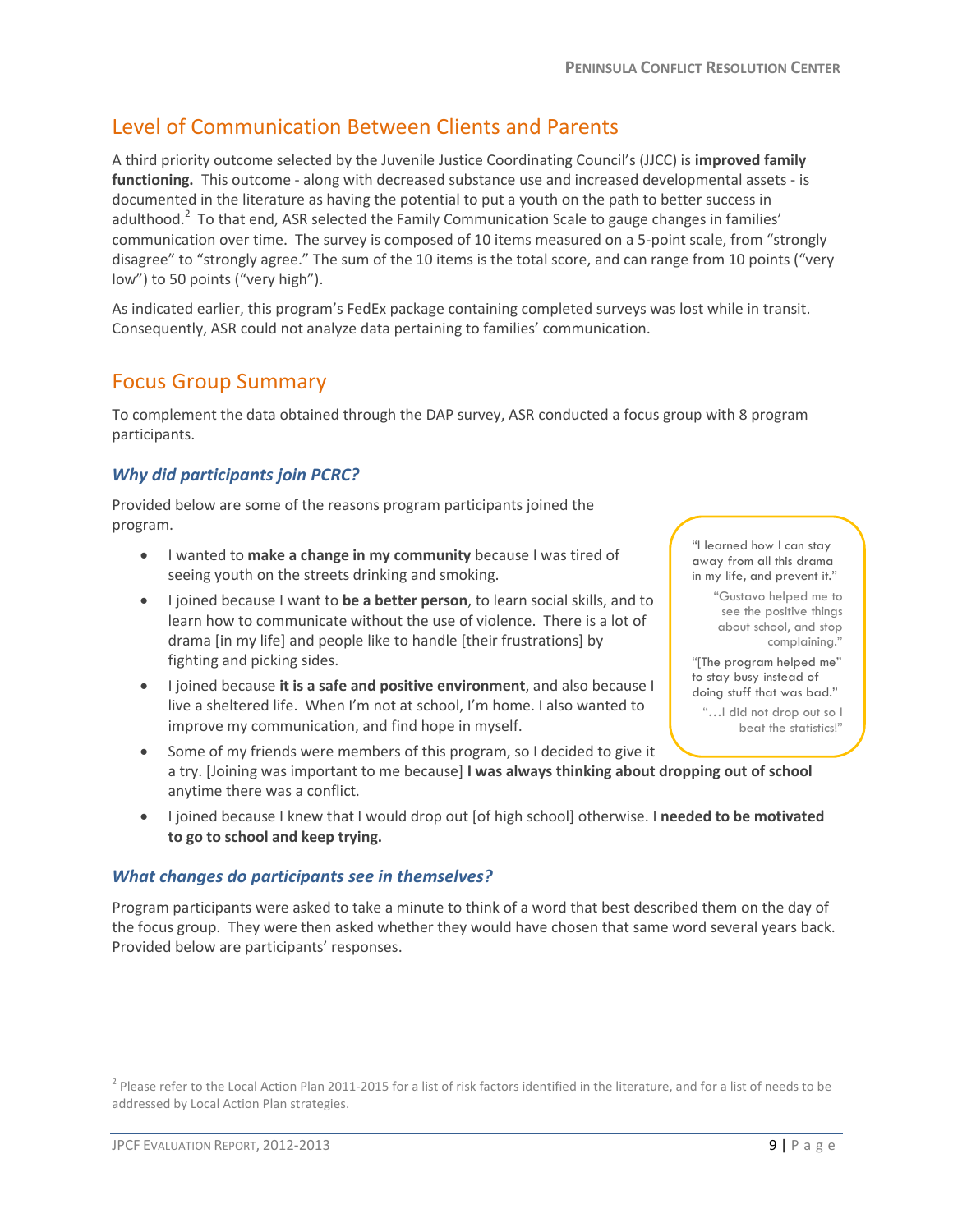| <b>How they see</b><br>themselves<br>today | And how is it different from two years ago?                                                                                                                                                                                                                                                        |  |
|--------------------------------------------|----------------------------------------------------------------------------------------------------------------------------------------------------------------------------------------------------------------------------------------------------------------------------------------------------|--|
| Stronger                                   | Before I used to make little things into big things. Like it is the end of the world. I know how<br>to handle things better now. I think things through.                                                                                                                                           |  |
| Responsible                                | I didn't take responsibilities before. Now I try to register for classes at Skyline on my own,<br>and not rely on my parents. I try to look for a job on my own. I am in charge of some things<br>in the group. I try to be on time; the program made me realize it is important to be on<br>time. |  |
| Open and<br>outgoing                       | I used to be very quiet. I did not used to stand up for myself. Now if I see something<br>wrong I say something. If I don't like something. We got to meet with people in the group.<br>We can say anything in the group $-$ is confidential.                                                      |  |
| Wiser                                      | I make better decisions. More knowledge about our culture.                                                                                                                                                                                                                                         |  |
| Proud                                      | Before the Mana group I was not making a 2.0 GPA, and I was not going to school. I was<br>not making the right choices. Now I have a 3.6 GPA.                                                                                                                                                      |  |
| Nicer                                      | I was hard-headed. I would let the smallest thing get to me. I did not care about anything<br>or anybody.                                                                                                                                                                                          |  |
| Heroic                                     | I did not have confidence in anything in middle school. I am proud of myself now. I used to<br>see people get picked on and I would do nothing. Now I am not scared to take a stand<br>and stop what's wrong. Both in the community and school. I won the Youth Hero award.                        |  |
| Intelligent                                | I used to act out, and hang around with the wrong group of people. Now I make better<br>choices.                                                                                                                                                                                                   |  |

### Figure 7. **Changes Reported by Program Participants**

## <span id="page-9-0"></span>Client Vignettes

PCRC provided the following client vignettes to help illustrate the impact of its services.

 $A$ nna, a 17 year old student joined the program to get to know her new community (she had moved numerous times). She was quiet at first getting used to the new people in the program and was reticent to speak in front of others. Anna began to take the group more seriously by making recommendations to the program leader to make it better. She also began to sign up for more responsibilities like outreach or helping out with lunch time activities. During her participation in the program, Anna learned many different skills, such as event planning (as the group has hosted many different community events in San Mateo County), creating timelines, conducting outreach, and working on her public speaking skills. She has also learned the process of meeting with public officials like her school's principal and superintendent.

"The program is important to me because it helped me finish my last year of high school and also opened my mind to look at things in a different view"

By the end of the program, Anna had already been chosen as an ambassador for South San Francisco High School to represent at the annual, "Rock the School Bells" at Skyline College in San Bruno. She is also the lead